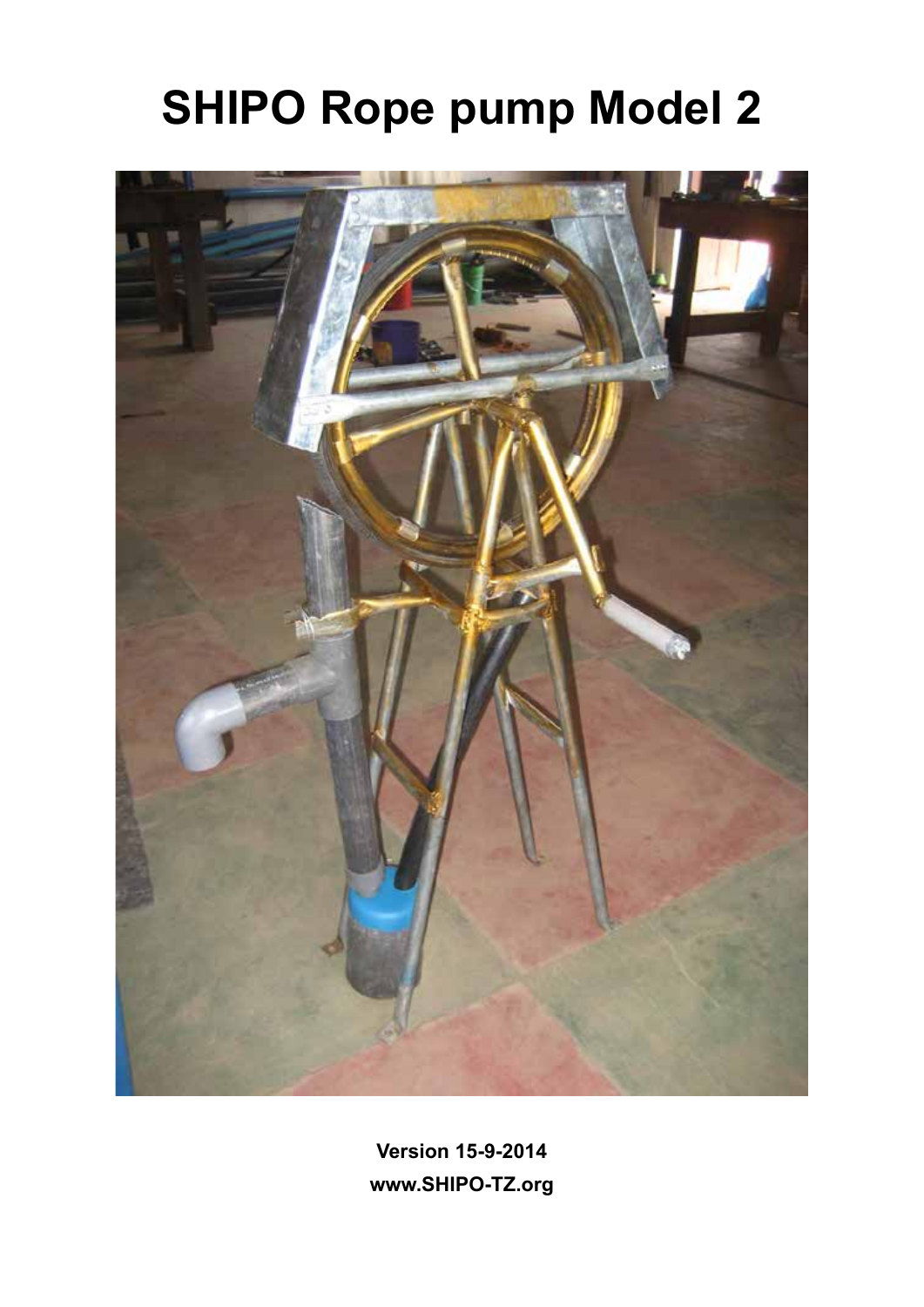## **Context**

The SHIPO Rope pump Model 2 is a simplified version of the Model 1. For production details see Manual of the SHIPO model one. In this model a wheel cover is optional as well as a return PVC pipe. See pictures under.



wheel cover. Used for irrigation of a garden.

Rope pump Model 2, with a return pipe, without Rope pump Model 2 with Options of a Wheel cover



Separate Wheel cover **Mounting** of wheel cover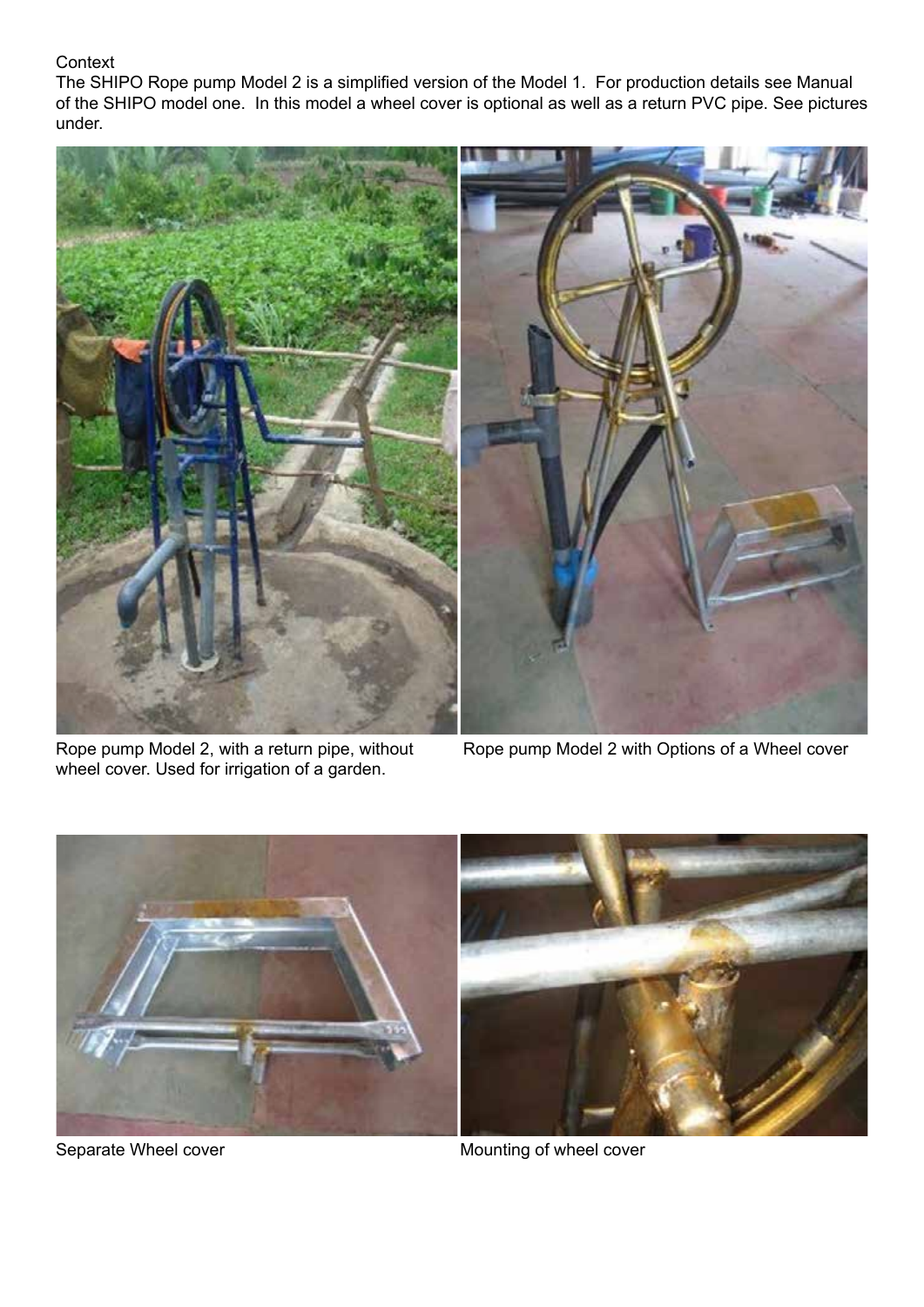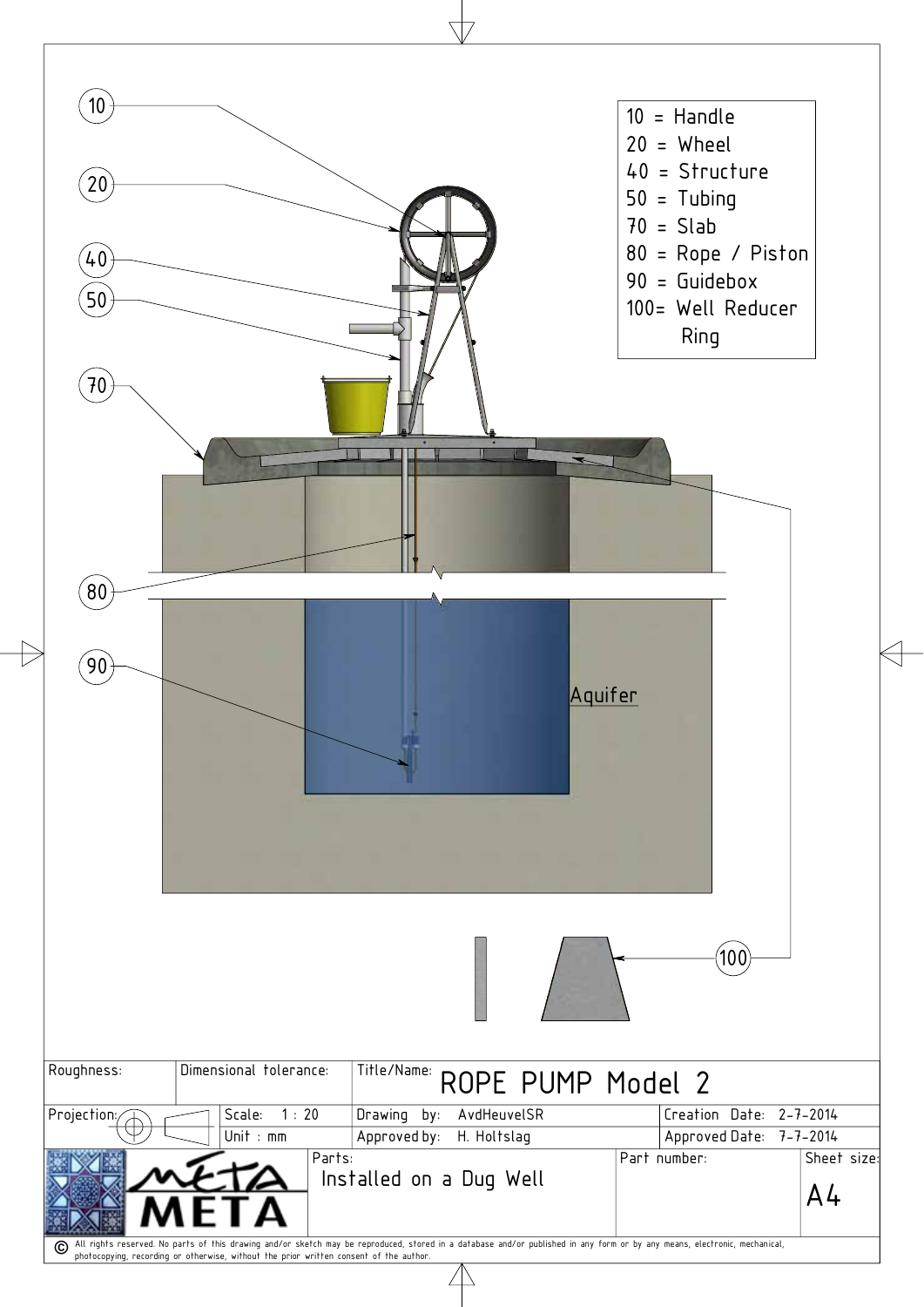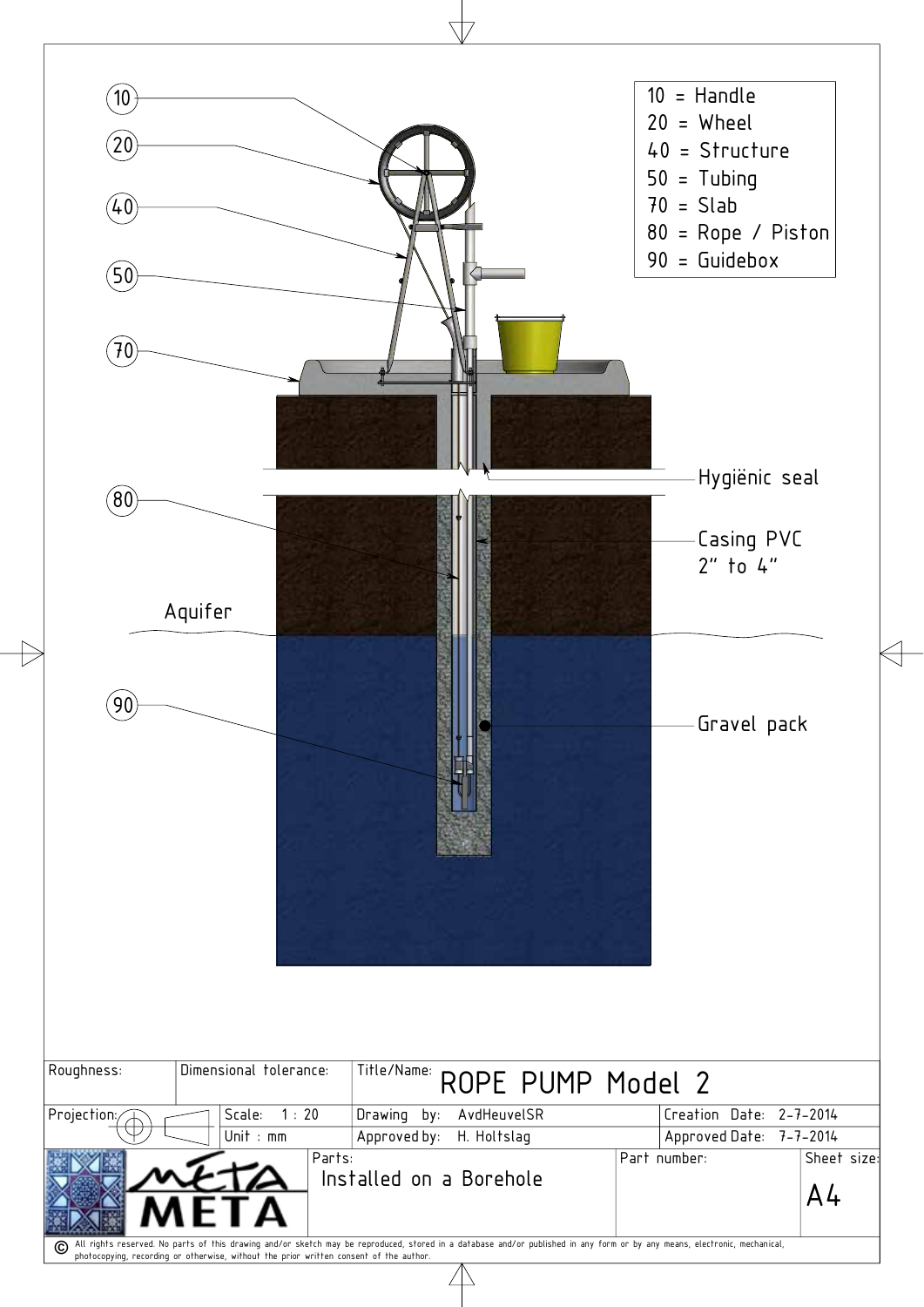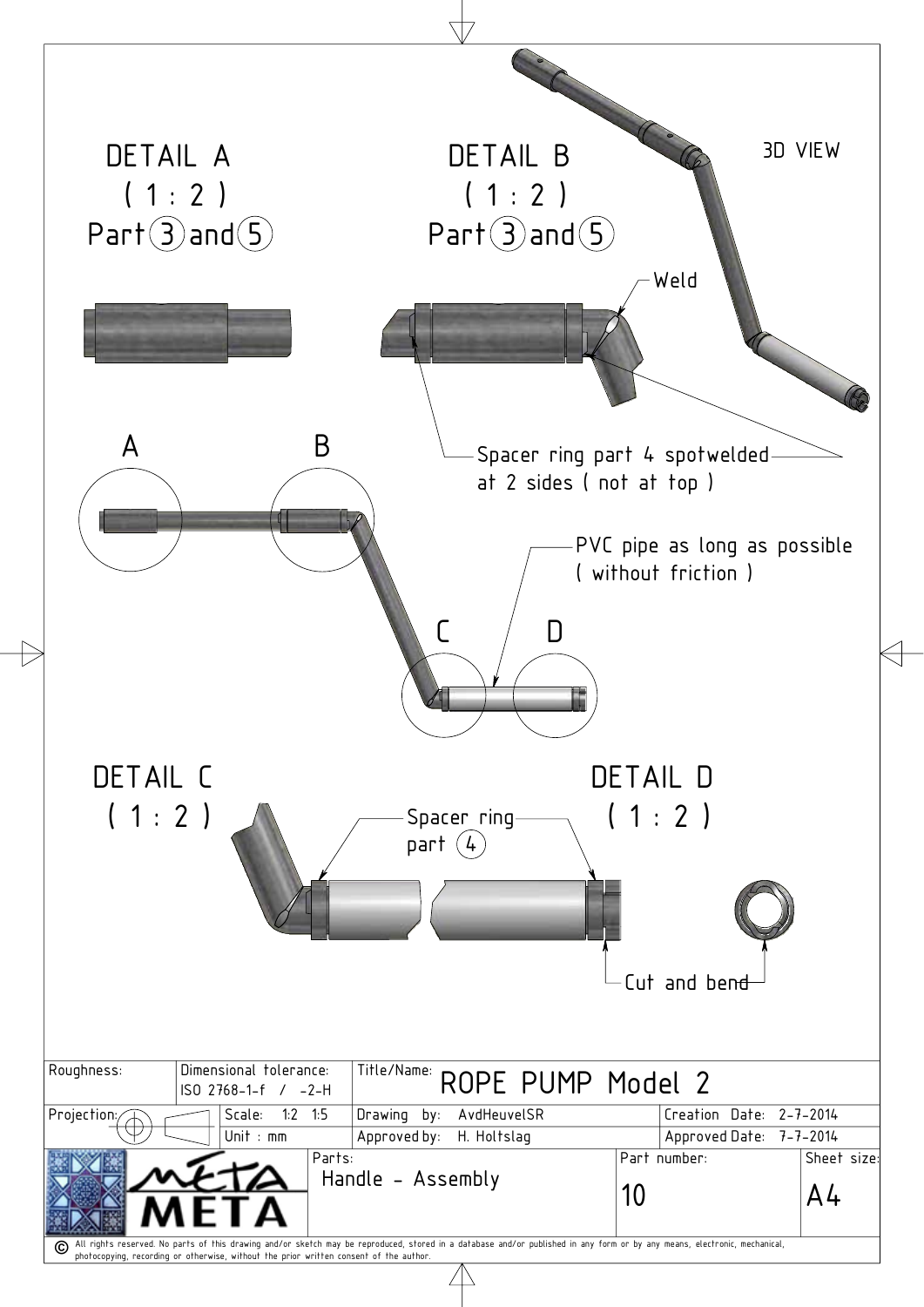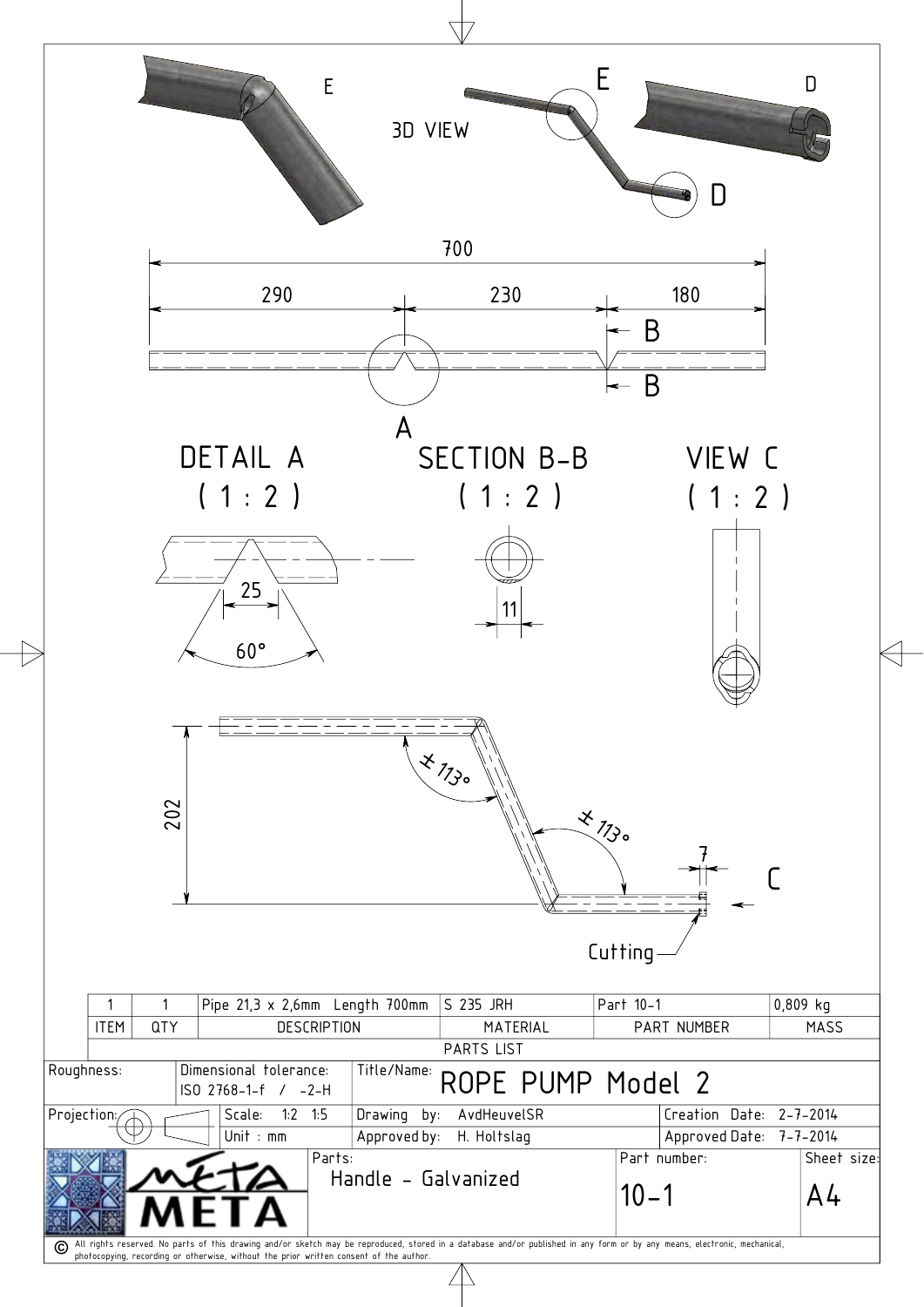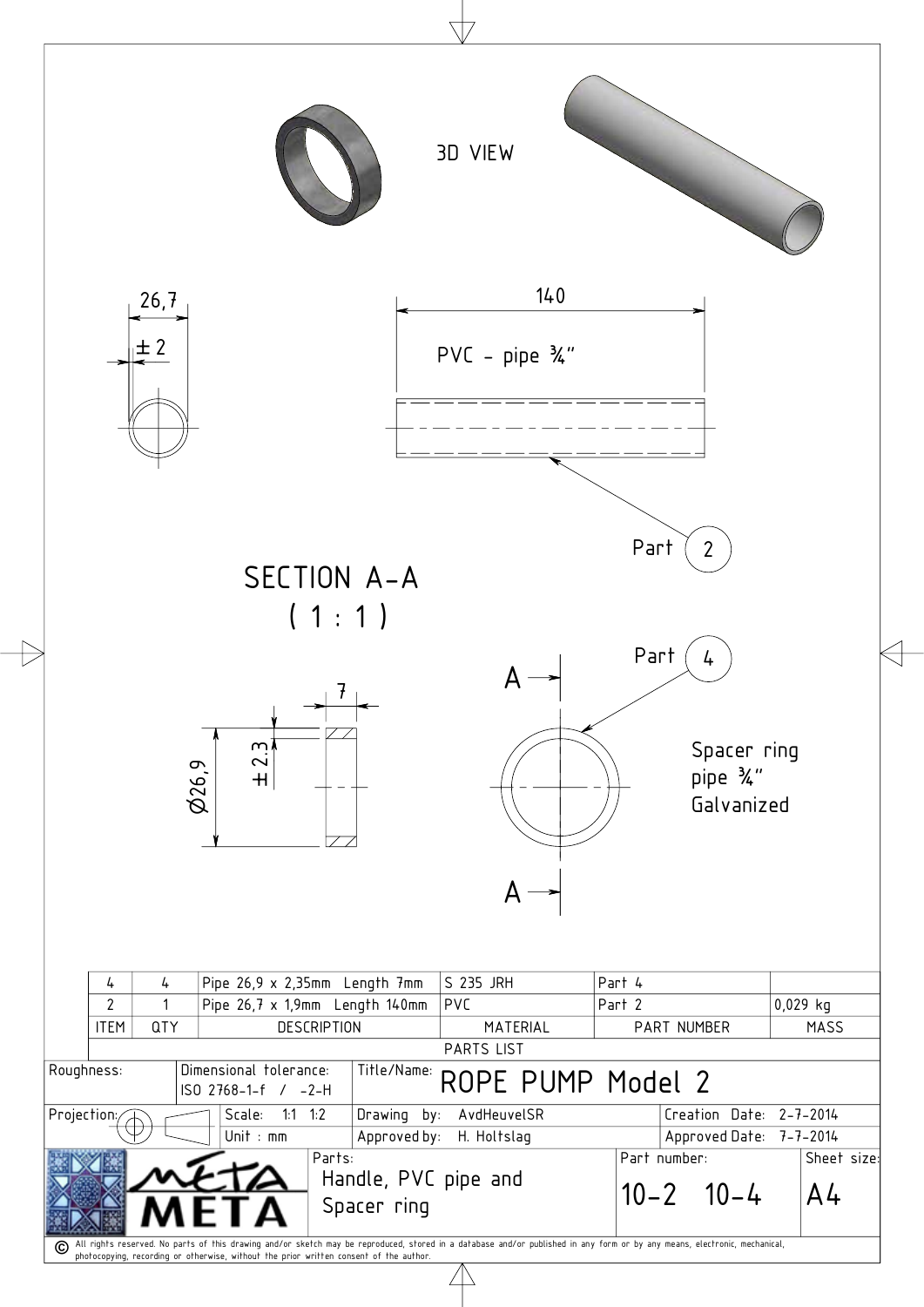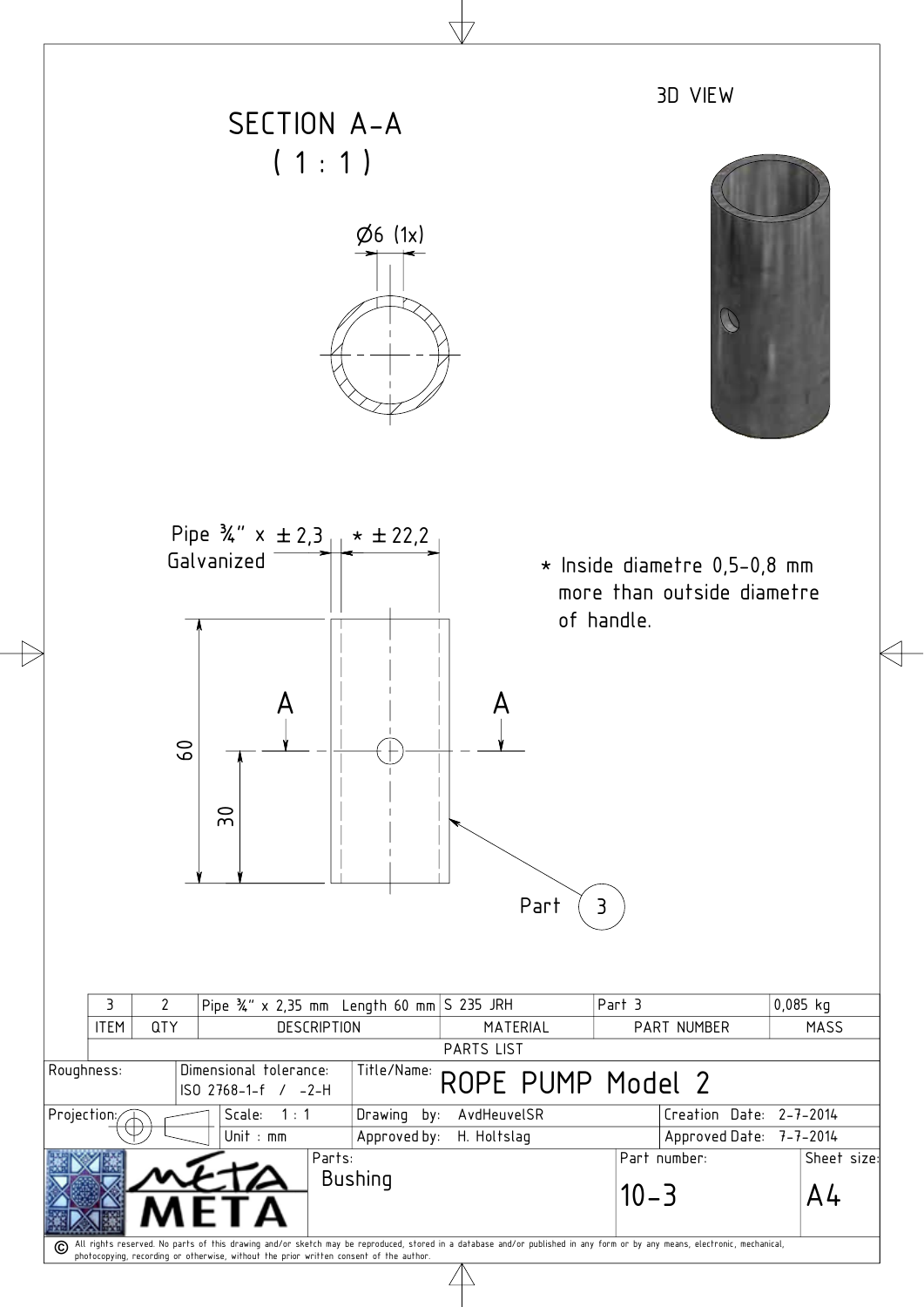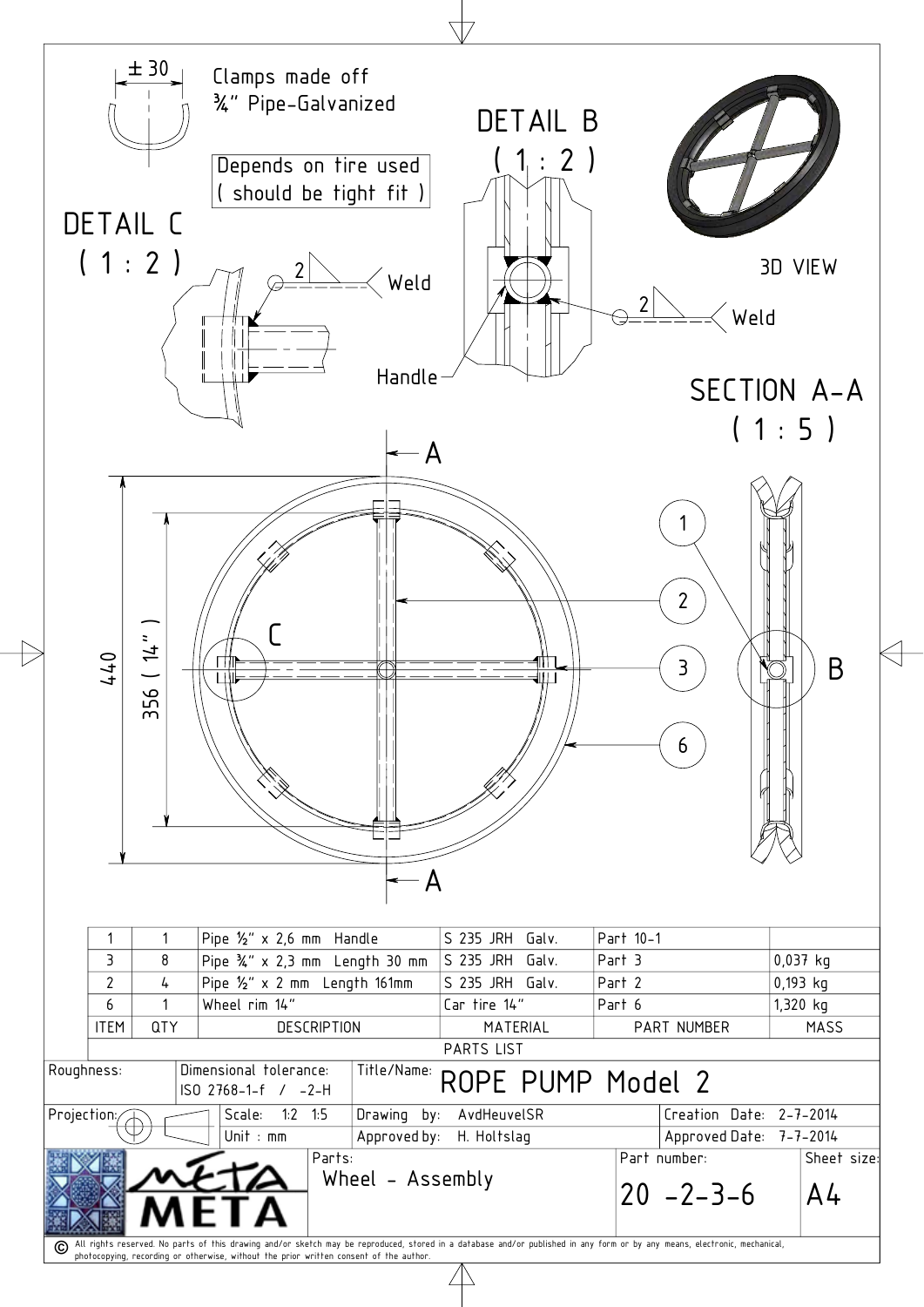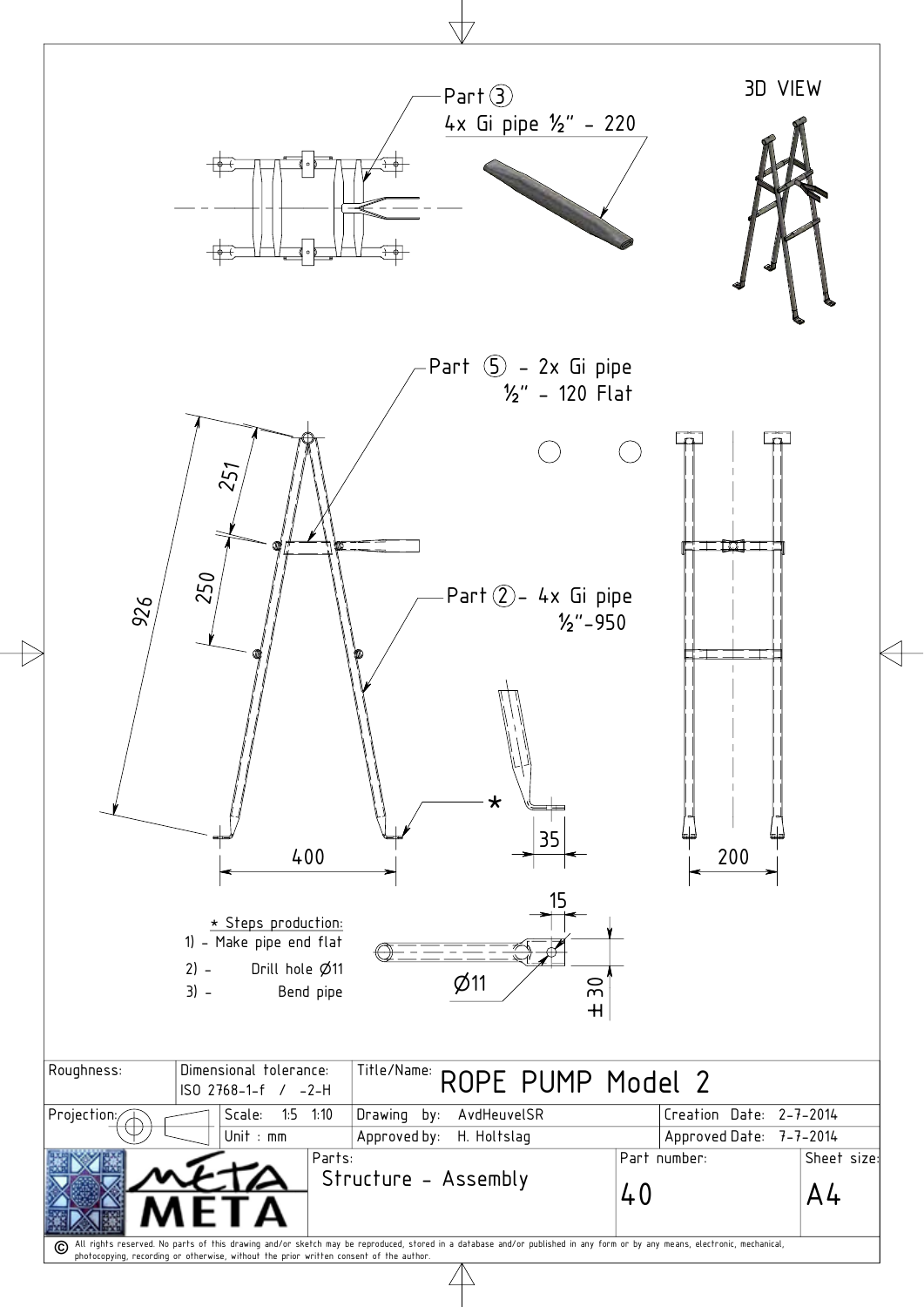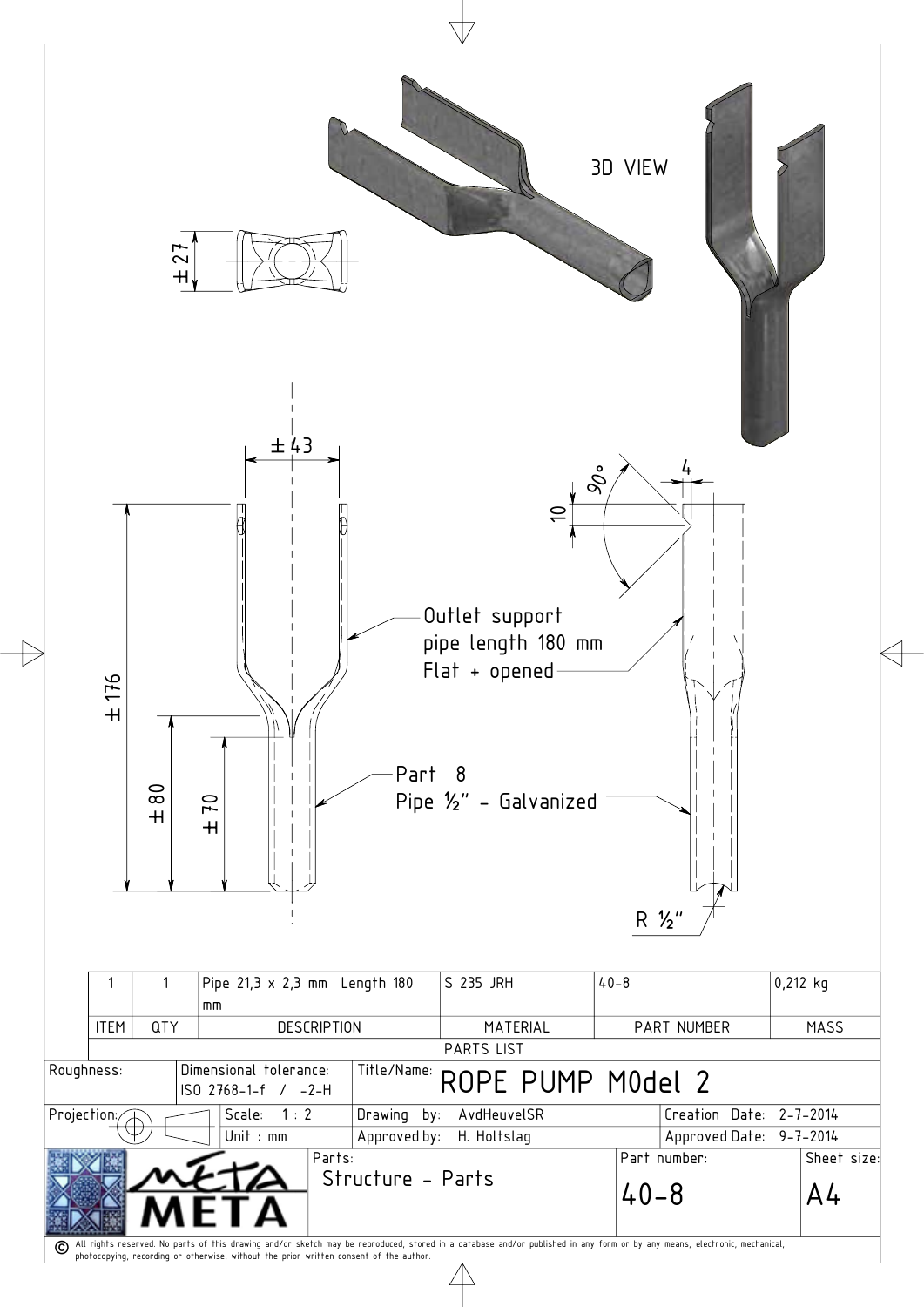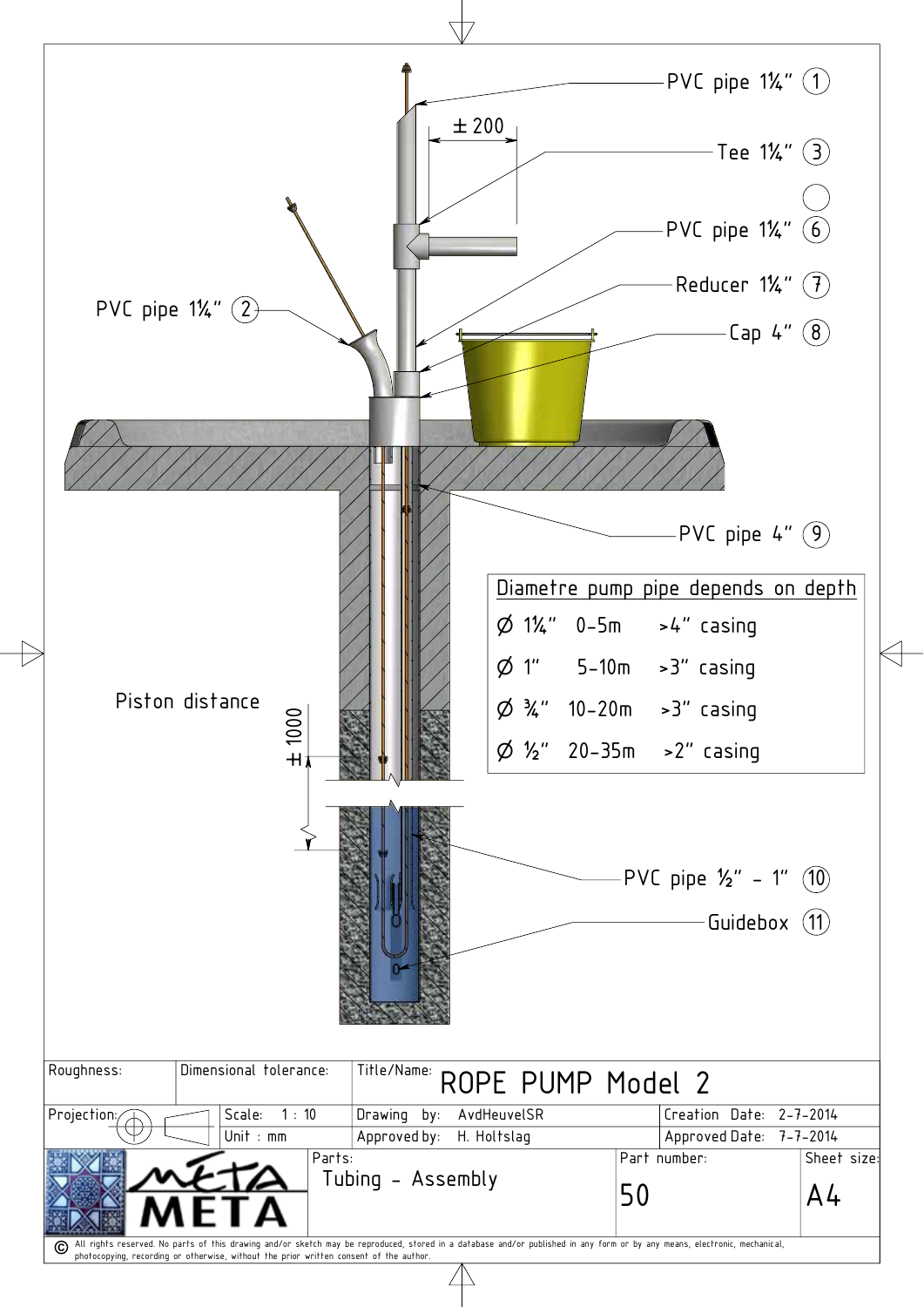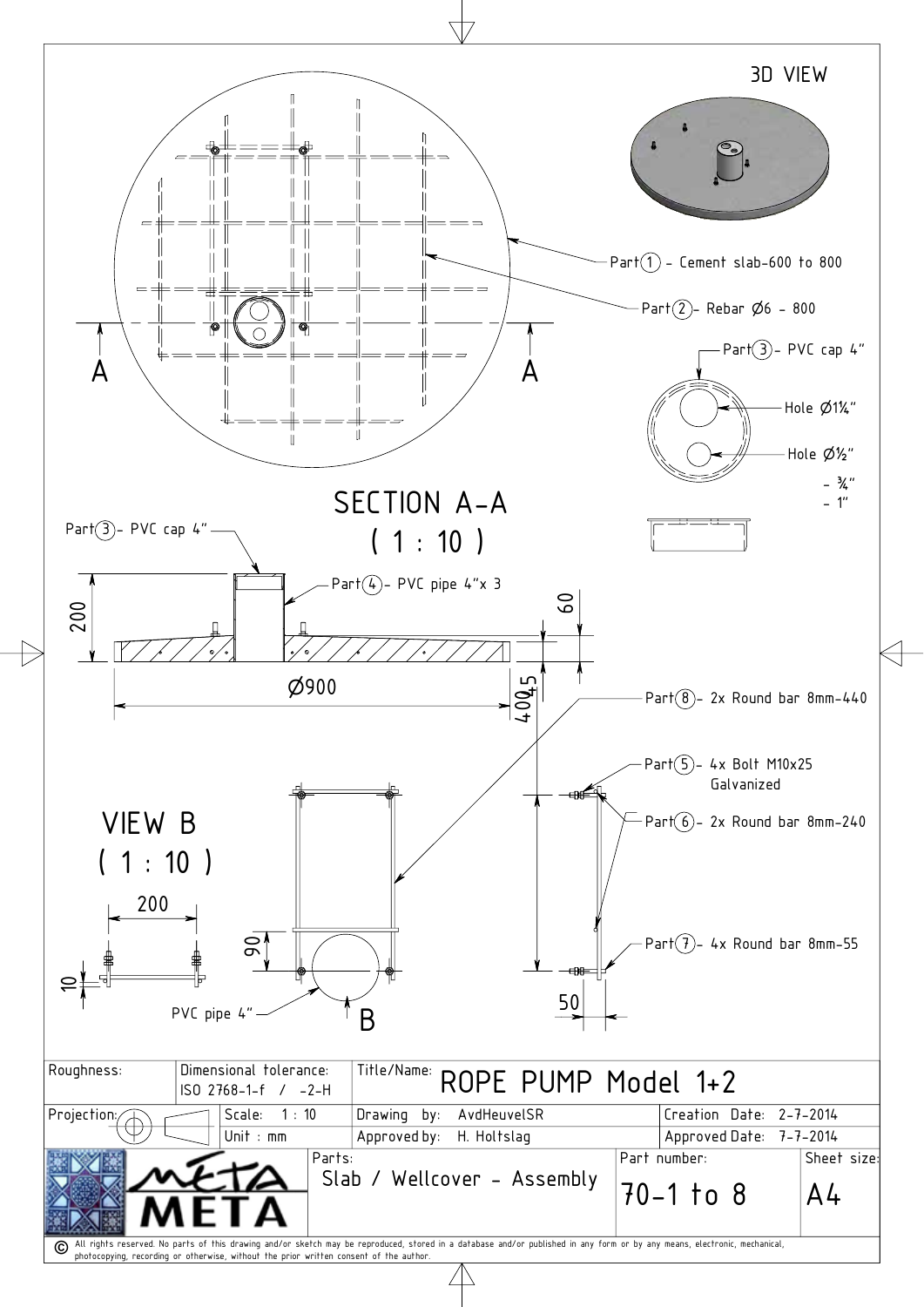|                           |                                                                               |                                                                                                                                                                                | 3D VIEW                                                                                   |                               |
|---------------------------|-------------------------------------------------------------------------------|--------------------------------------------------------------------------------------------------------------------------------------------------------------------------------|-------------------------------------------------------------------------------------------|-------------------------------|
| A                         | Α                                                                             |                                                                                                                                                                                |                                                                                           |                               |
|                           |                                                                               | * Size depends on pump pipe<br>diametre inside.                                                                                                                                |                                                                                           |                               |
|                           | SECTION A-A<br>(2:1)                                                          | $B \star \star$<br>Pipe<br>$A \star$<br>$\overline{\frac{1}{2}}$<br>15,3<br>11<br>$\frac{3}{4}$ "<br>13<br>20,3<br>$1^{\prime\prime}$<br>20<br>27,3                            | $\begin{bmatrix} * & * \end{bmatrix}$<br>$\mathsf{D}$<br>13<br>11<br>15<br>12<br>20<br>13 |                               |
| $\star$<br>$\cup$<br>ഥ    | D<br>Ø6<br>$B \star$<br>A *                                                   | * Tolerance $\pm 0.2$ ** Tolerance $\pm 0.5$<br>Based on pipes $\frac{1}{2}$ " OD = 20 ID = 16<br>¾"<br>1 <sup>''</sup><br>Outside diametre<br>OD.<br>ID<br>Inside<br>diametre | $OD = 25$ $ID = 21$<br>$OD = 32$ $ID = 28$                                                |                               |
| Roughness:<br>Projection: | Dimensional tolerance:<br>ISO 2768-1-f / -2-H<br>2:1<br>Drawing by:<br>Scale: | Title/Name: ROPE PUMP<br>AvdHeuvelSR                                                                                                                                           | Creation Date: 23-6-2014                                                                  |                               |
|                           | Unit : $mm$<br>Approved by: H. Holtslag<br>Parts:<br>Piston                   | 80                                                                                                                                                                             | Approved Date: 7-7-2014<br>Part number:                                                   | Sheet size:<br>A <sup>L</sup> |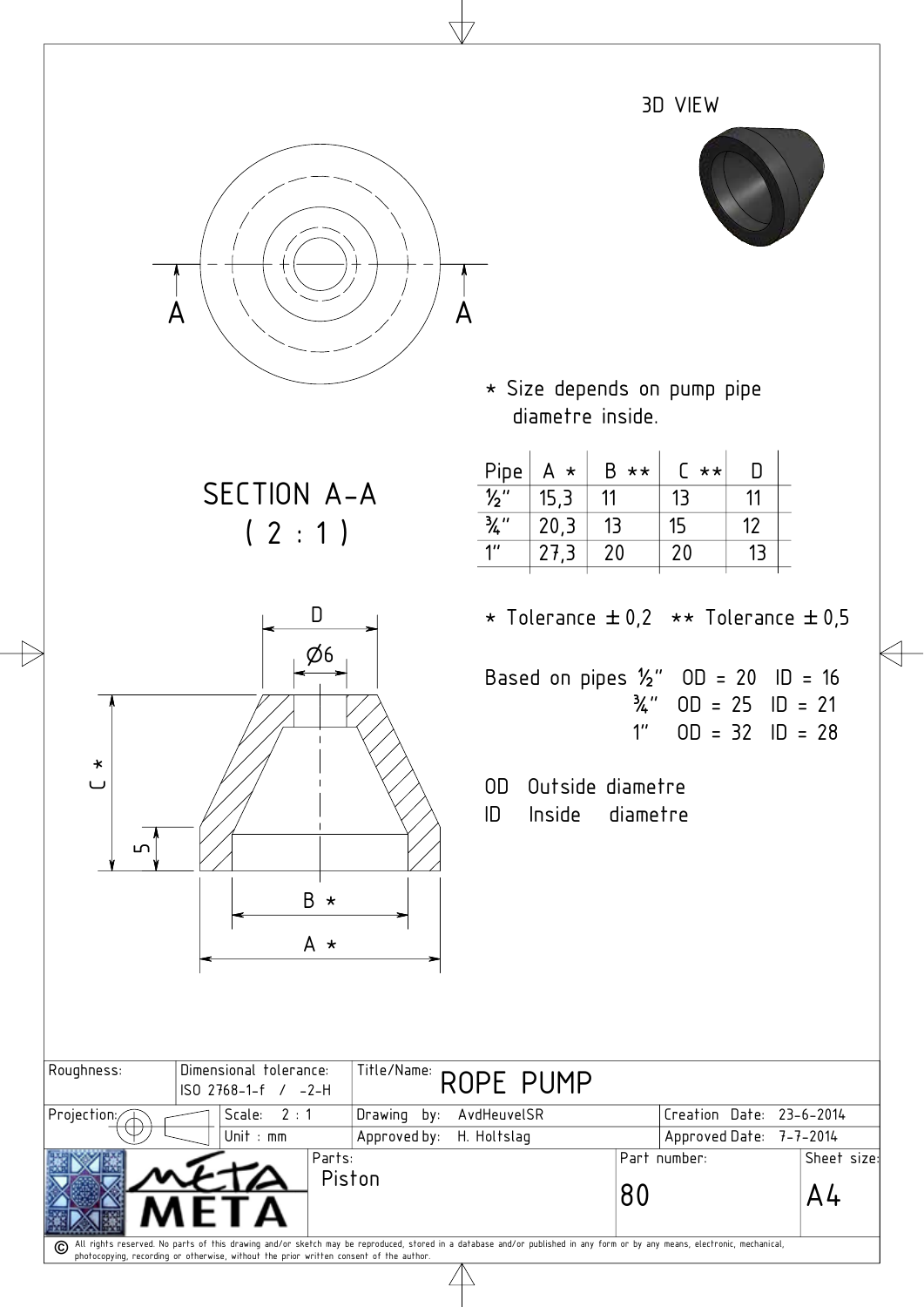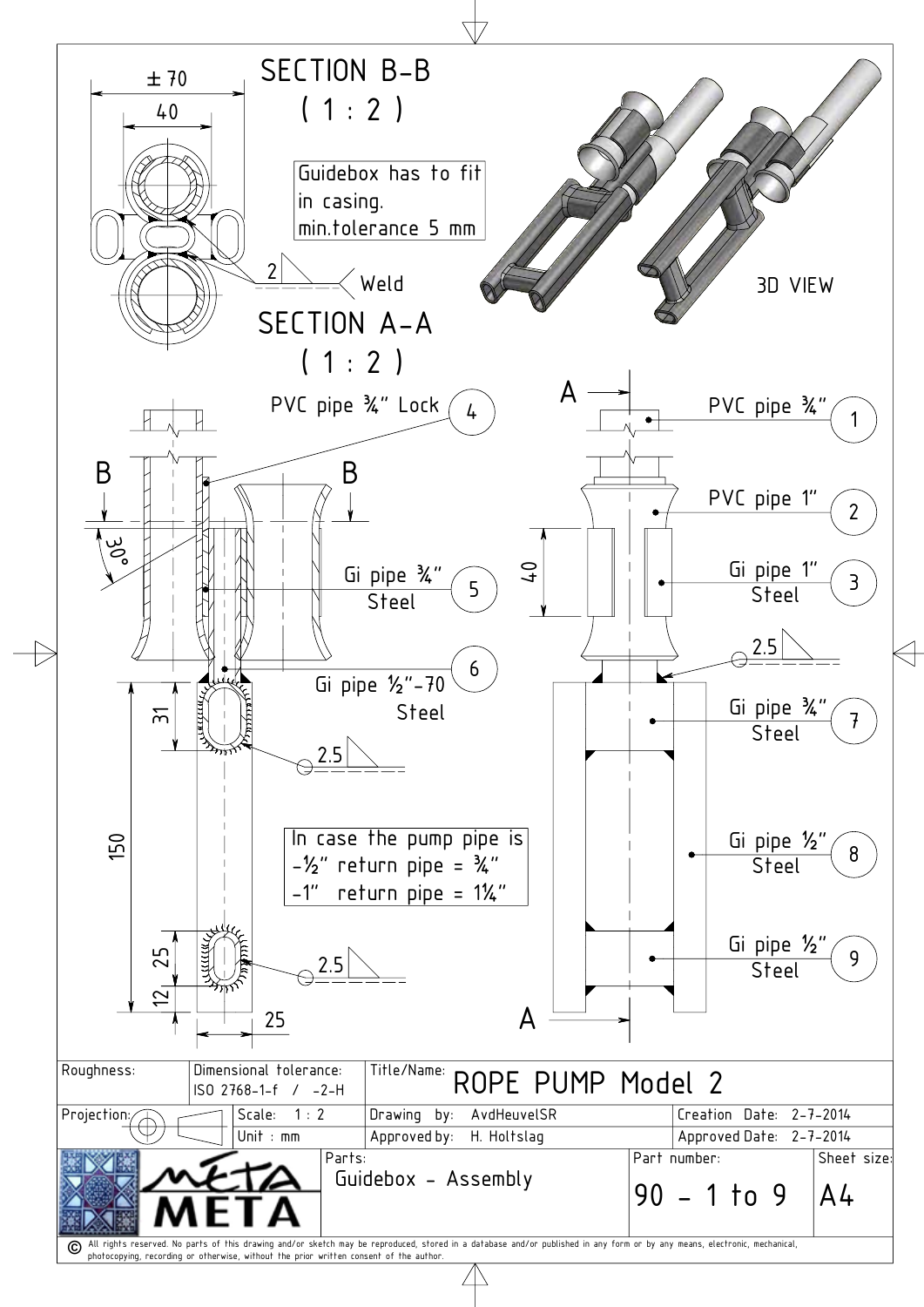